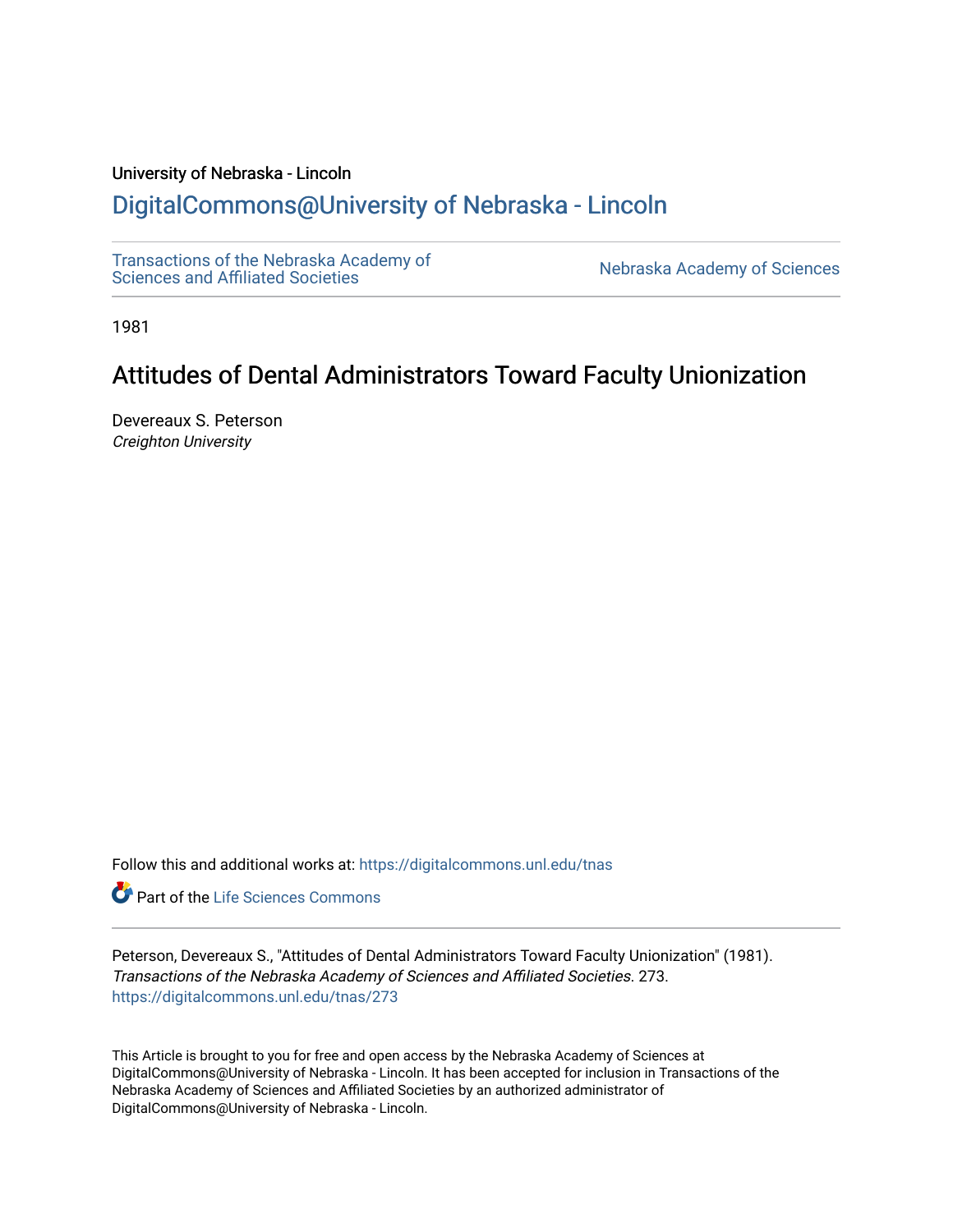## **DISCUSSION**

## ATTITUDES OF DENTAL ADMINISTRATORS

TOWARD FACULTY UNIONIZATION

Devereaux S. Peterson

Department of Dentistry for Children Boyne School of Dental Science Creighton University Omaha, Nebraska 68178

Unionization has become an increasingly significant force among professional groups. This study was conducted to determine the attitudes of dental school administrators regarding faculty unionization and their perceptions concerning dental faculties' attitudes toward it. The data reported concern information about the administrators and demographic information concerning their institutions along with attitudinal information regarding faculty unionization. The attitudinal data reported concerned the administrators' opinions regarding: (1) expectancies for future unionization, (2) faculty strikes, (3) unionization's effect on governance, (4) perceptions of the type of faculty expected to favor unionization, (5) perceptions of the factors influencing faculty to prefer unionization, and (6) bargaining component preferences.

## t t t

## **INTRODUCTION**

One of the most important developments among the teaching professions has been the increasing number of faculty who have joined unions. It would be interesting to determine how dental educators and dental school administrators react to dental faculty unionization, particularly since they are members of two proud professions, dentistry and higher education. Unionization's effect on dental education has so far been relatively modest. According to Whitman (1976), only four of the 59 dental schools in the United States reported collective bargaining units and about 7% of all full-time dental faculty are members of unions. The eventual impact of unionization on dental education, however, will depend to a large extent on dental school administrators' attitudes con· cerning unionization and their perceptions of faculties' atti· tudes toward unionization.

The purpose of the study was to determine the attitudes of dental school administrators toward dental faculty unionization and how dental administrators perceived dental faculty attitudes concerning unionization.

#### MATERIALS AND METHODS

Survey questionnaires were sent to 240 deans, associate deans, and assistant deans of 59 U.S. dental schools. The questionnaire was designed to determine the administrators' attitudes regarding dental faculty unionization along with their perceptions of the variables that influenced faculty decisions concerning unionization. The questionnaire also identified personal and demographic data regarding the administrators and their schools. There were 59 questionnaire items, which included multiple choice and open-ended questions. The returned questionnaires were coded and analyzed statistically by frequency and percentage value, chi-square, and Cramer's statistic. Copies of the questionnaire are available upon request.

#### RESULTS

#### Response to Survey

One hundred eighty of the questionnaires were returned for a return rate of 75%.

## Personal Information and Association Between Personal Variables

The highest percentage of respondents (48%) were between 46 and 55 years of age with relatively few (6%) less than 35 or more than 65. Most administrators (73%) reported 'clinical teaching backgrounds while 15% and 8% came from private dental practice or central university administration respectively.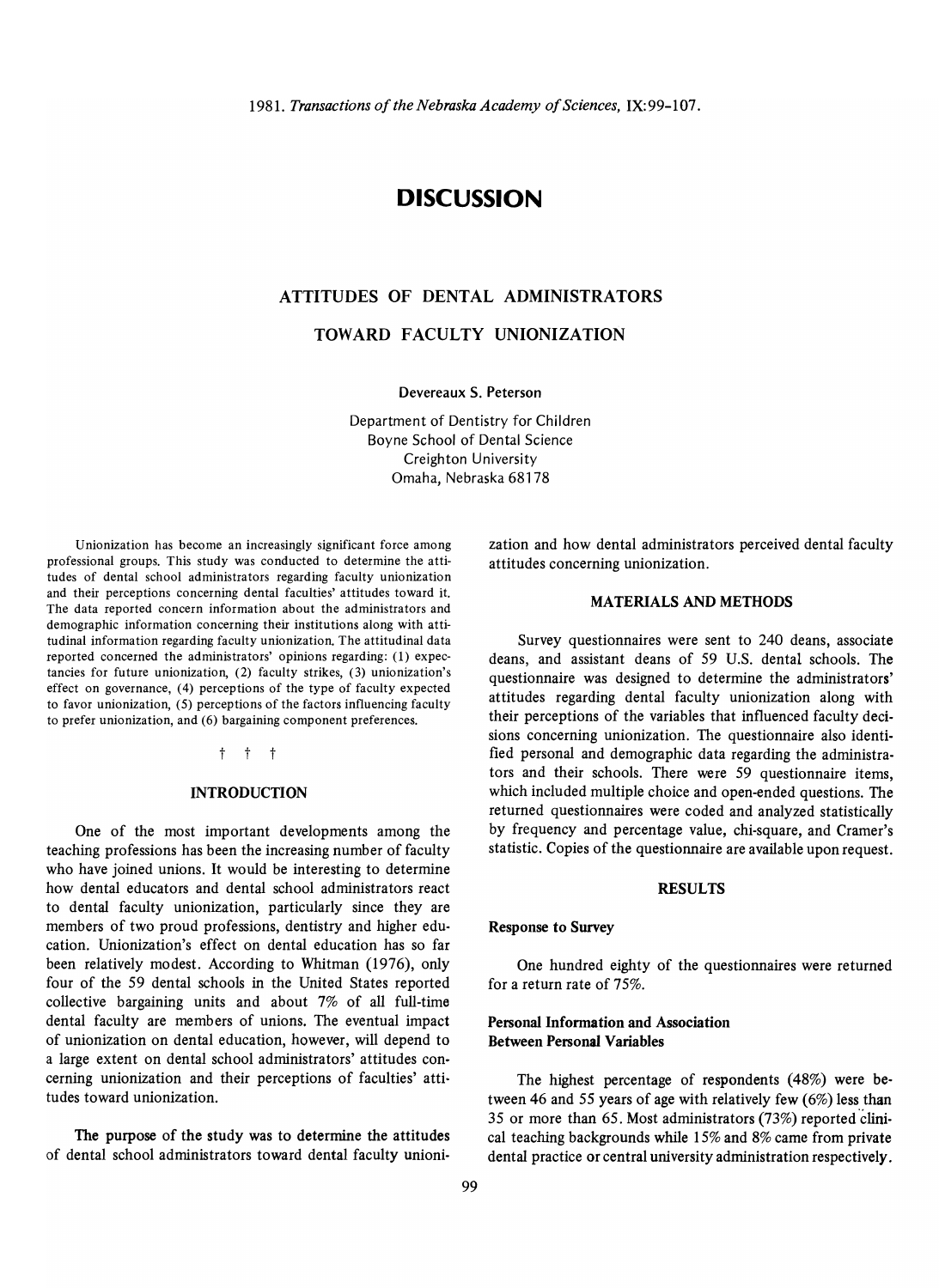Most administrators (57%) reported they were middle-of-theroad politically, while there were more conservatives (24%) than liberals (19%) among the remaining respondents. Ninetytwo percent of the respondents had Ph.D. or E.ed. degrees and 31 % had non-dental masters' degrees. Forty-three percent of them had completed dental specialty training.

There was a positive relationship between type of degree and political orientation (p<0.0695). A larger percentage of Ph.D. (28.1%) than non-Ph.D. (19.1%) degree holders tended to be liberal. Individuals having dental or other degrees did not seem to be associated with political liberalism (p<0.9733).

The fact that holding a Ph.D. degree related to political orientation and that Ph.D. degree holders were also associated with certain teaching areas may explain in part why the administrators' primary teaching areas were associated mildly with political orientation, since a relatively high percentage of behavioral scientists were liberal (41.7%) and none reported conservative political inclinations. There was also a higher percentage of liberal basic scientists (17.4% against 13.0%), while clinicians tended to be more conservative than liberal (27.0% against 16.5%). Although administrators from the basic sciences and particularly the behavioral sciences tended to be more liberal than respondents with clinical backgrounas, middle-of-the-road political orientation remained the political orientation chosen by all groups.

Age was the last personal variable that showed an association with political orientation (p<0.02). Although respondants less than 46 years of age represented only 29.9% of the total population, they represented 56.7% of the liberal opinion while individuals 46 and older represented 70% of the population and only 43.3% of the liberal responses. A corresponding reverse trend was shown with age and conservatism.

## Administrative Opinions and Their Association with other Variables

The administrators seemed to agree in their judgment that unionization would not occur within one year (91%). However, their expectation that unionization would not occur within five years was not as high (65%). Most of the administrators' opinions regarding the possibility of future unionization tended to reflect the conditions of their institutions. Those who believed that unionization would not occur chose statements which manifested strong faculty and administrative satisfaction with the school, particularly with salary and governance concerns.

Most administrators perceived faculty as viewing unionization as inherently unprofessional, particularly for the health professions. Even among administrators from schools which did not report high faculty morale, there was a consensus that most of the faculty felt unionization was unprofessional. Also, there was a strong consensus that dental faculties were too independent and conservative to be interested in unions.

There appeared to be strong opposition to strikes, since 74% of the respondents believed that strikes were not justifiable compared to only 15% who did. The reason most often given for opposition to strikes was that they contradicted the professional service ideals of the health professions and the professional schools. Many also believed that strikes among educators were unjustifiable because they deprived students of their rights to an education. The administrators who felt that strikes could be justified took the view that one privilege of a free society was for people to unite for their own benefit and protection, and, it followed, they had the right to strike when necessary. However, the supporters of faculty strikes tended to limit their scope to working environment issues, *i.e.,* wages, hours, *etc.,* and not governance issues.

Personal variables in the areas of educational attainment and political orientation related positively with administrators' opinions concerning strike justifiability. Although the holding of a dental degree was not associated with opinions on strike justifiability ( $p<0.2877$ ), holding a Ph.D. degree was associated ( $p<0.0445$ ). More of the Ph.D. degree holders (28.1%) believed in strikes than did others (11.3%). Liberal administrators also tended to support the concept of strikes more than did middle-of-the-road and conservative administrators (36.7% to 11.2% and 5.4%).

Administrators who speculated that unionization would occur at their institutions within one year also tended to support strikes (p<0.0652). Thirty percent of those who believed in impending unionization within one year also felt that strikes could be justified, while only 14.1% of those not believing unionization would occur within one year supported strikes. This trend did not, however, extend to administrators who believed that unionization would occur within five years (p<0.8080).

There was a positive relationship between attitudes toward strike justifiability and strike effectiveness (p<0.0001). Fifty-six percent of those who believed that strikes could be justified also believed that strikes would be effective as opposed to 30.4% of the strike supporters who did not believe in the effectiveness of strikes. Only 19.1% of the individuals who felt strikes could not be justified believed in their effectiveness while  $66.1\%$  of them believed they were ineffective. The group as a whole tended to believe, however, that strikes were ineffective (54.8% believed they were not effective against 23.9% who believed in their effectiveness). Most administrators believed that a strike action would result in decreasing financial support for the school from alumni, legislatures, and the public. They also tended to be confident that strikes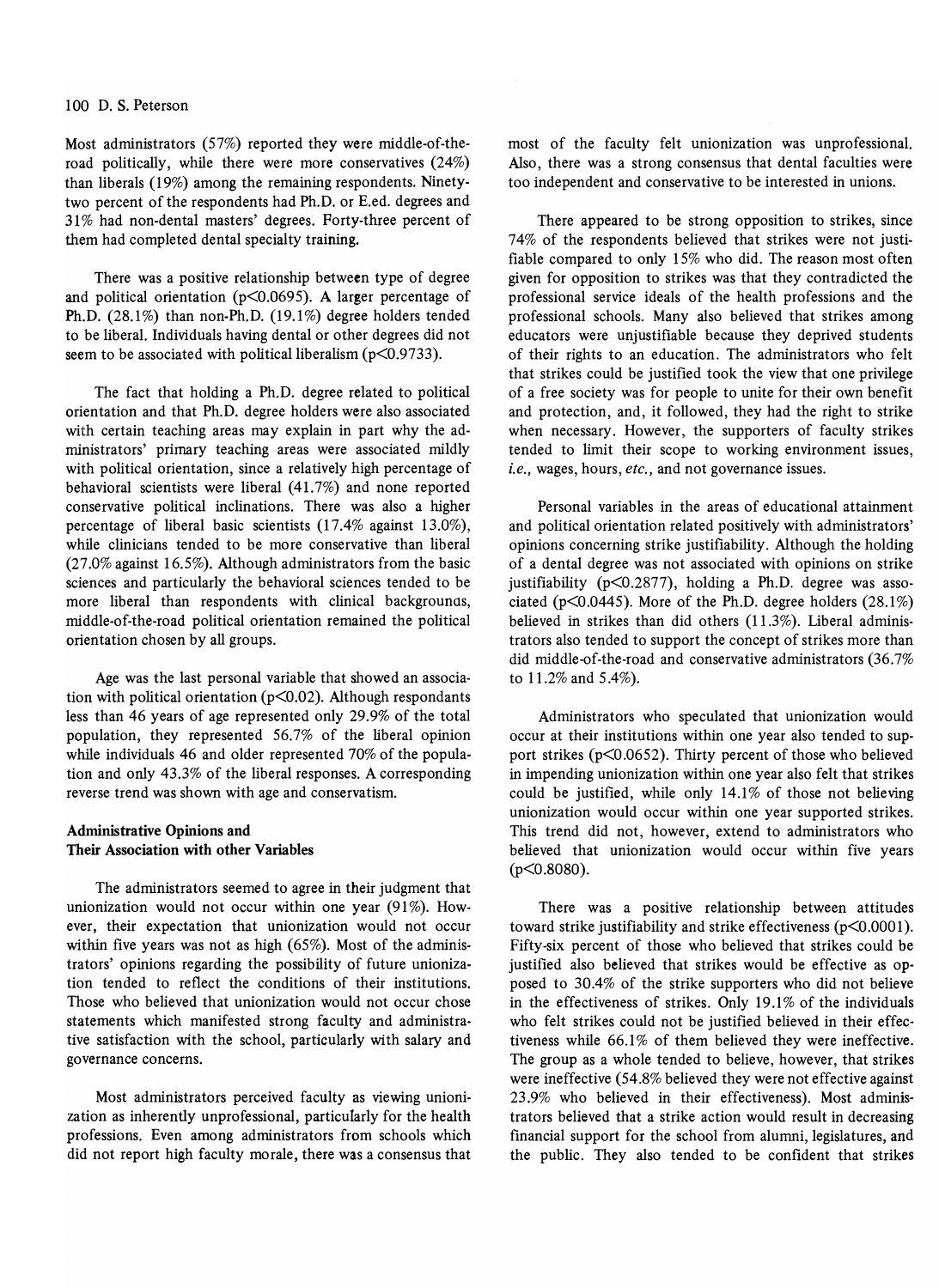would be ineffective because they perceived little faculty support for the method.

The respondents did not believe that unionization would give dental faculty greater governance voice. Sixty percent disagreed that unionization would result in stronger faculty voice against 23% who believed that it would. Most felt that good faculty-administration communications would be negatively affected by unionization, because an adversarial relationship would result. They believed that negotiations would result in more carefully circumscribing faculty governance prerogatives with an actual narrowing of faculty governance responsibility. The administrators felt that there was less chance for an individual to be heard in a union, resulting in a loss of individual independence to the union.

Administrators who believed that unionization would result in greater faculty influence believed that power in numbers and formalization of power-links could force the administration into agreements that before had been accomplished only through the power of persuasion. One administrator added that another effect could be to bypass the dental school administration entirely so the faculty would bargain with the regents and the legislature directly. He felt this would have a positive effect on faculty influence.

There was much agreement that unionization would not improve dental students' input in controlling the school (69.7% said it would not against 3.2% who believed it would). They believed that faculty and student concerns were unrelated and antithetical to each other and that students were transient members of the system who had no power base to compete with a faculty union to express their interests over the union's interests.

## **Perceptions of Type of Faculty \1ost Favorable toward Unionization**

Forty-eight percent of the respondents believed that faculty members less than 35 years of age would be favorable toward unionization, while 37% felt that age would have no effect on the decision. Only 6% believed that those 35 or older would be favorable toward unionization.

They also perceived research activity and teaching ability is important determinors, since 58% believed poor researchers/ publishers would support unionization while only 25% felt ooor performance in those areas would have no effect. Only 5% believed superior researchers/publishers would support it. Fifty-five percent responded that below average instructors would be favorable toward unionization against 24% who felt hat teaching ability would not influence the choice. Only 8% ')elieved that superior teachers would be attracted by unionizaion.

More respondents also felt that politically liberal faculty members would be more influenced toward unionization (72%) than believed that political orientation would have no effect (17%). Only  $1\%$  believed that conservatives would be favorable toward unionization.

Tenure status was also perceived as influential since 65% of the respondents believed that non-tenured faculty members would be more favorable toward unionization and only 15% believed it would have no effect. Only 6% felt that the tenured faculty member would be favorable toward unionization.

Administrators did not appear to perceive other personal variables concerning faculty, such as teaching area, department size, and degree type, as influential as the other areas mentioned. Forty-one percent believed that teaching area would have no effect on favorability toward unionization. However, the 46% who did believe that teaching area had had an influence pointed to faculty in the basic sciences and behavioral sciences as being more favorable (20% and 18% respectively) than clinical faculty (7%).

Department size was also not viewed as an important variable in determining faculty attitudes toward unionization (52%). However, 33% of the respondents did feel that large departments influenced faculty members to be more prounion against only 6% who felt that small departments did likewise.

Most administrators felt that the faculty member's degree type would not affect tendencies toward unionization (57%). However, those who did felt that Ph.D. degree holders were more favorable (20%) than the dentists, whether or not the dentists held Ph.D. degrees.

## **Perceived Importance of Factors Influencing Faculty to Prefer Unionization**

The respondents believed the most important variable influencing unionization to be greater economic benefits and wages. Budget cuts were the second most important issue perceived as influencing unionization. The subject of faculty influence in school governance was the third most significant of all the variables influencing unionization. Related issues, such as the nature of existing faculty governance structures and fairer grievance procedure, were also viewed as somewhat important. Personal issues were also viewed as being somewhat important. Years in rank (long seniority with no promotion), lighter teaching schedules, and less pressure to publish and/or do research all elicited responses of some importance. ·The importance of legislation permitting unionization was seen as somewhat important; however, there seemed to be comparatively great disagreement among the respondents concerning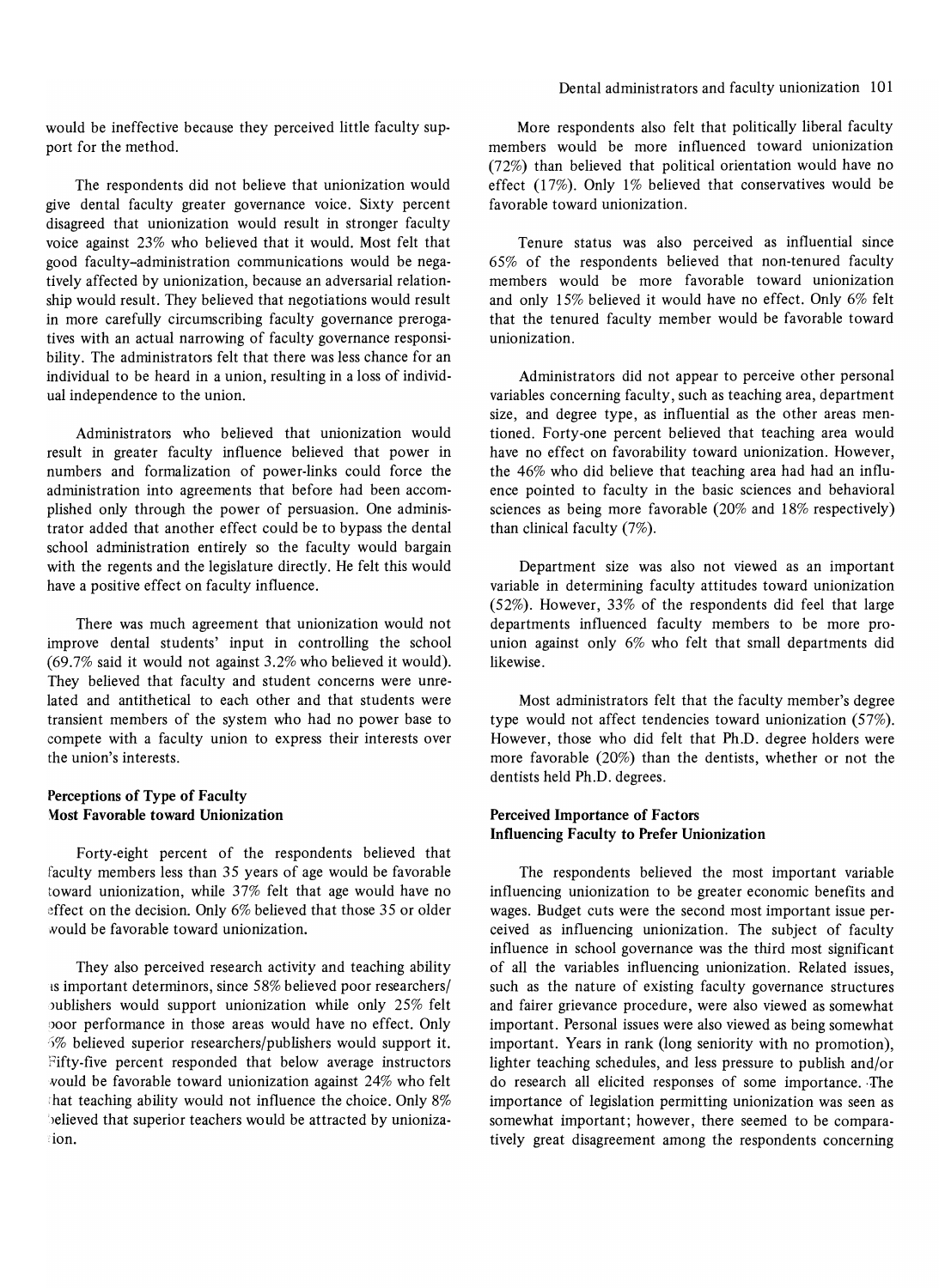its importance. The variable which was seen as least influencing faculty unionization was greater professional standing.

#### Opinions on Bargaining Unit Components

Sixty-five percent believed that part-time faculty should not be included in the bargaining unit against 26% who did. There was less agreement concerning whether dental faculty should belong in the same bargaining unit as faculty from other health units (47% were in favor and 40% were opposed). There was also little agreement concerning whether the faculty should choose a nationally affiliated organization as a bargaining agent (35%) or whether the agent should represent only local dental faculty (38%). Sixty percent of the respondents had no opinion concerning which of the national organizations they preferred to represent their faculty. Those administrators who had an opinion favored (34%) the American Association of University Professors (AAUP).

## School Demographic Data and Associations with other Variables

The bargaining status of the administrators' parent university appeared to have an impact on their attitudes toward their school's future and the influences that shaped it. For example, there was a strong relationship between administrator's expectations of future unionization and the union status of their parent university ( $p \le 0.0001$ ). The percentage of respondents whose parent university was unionized and who believed that unionization would occur within one year (66%) was greater than those who were from non-unionized universities and believed that unionization would not occur within one year (15.5%). A similar trend resulted for the group which believed that unionization would occur within five years.

A positive relationship existed between the administrators' parent university union status and their perceptions of unionization affecting faculty powers to run the school ( $p$ <0.0295). The individuals from unionized universities were more split in their opinion of whether or not faculty would have greater voice in a union environment (41.4% agreed they would and 44.8% disagreed). Administrators from schools whose parent universities were not unionized more over· whelmingly disagreed (66.7%) that unionization would enhance faculty voice than agreed (16.7%).

A positive relationship existed between the school funding source and budget cuts as they were perceived to influence faculty toward unionization  $(p<0.0431)$ . Administrators whose funding came from public monies appeared to place more emphasis on budget cuts influencing faculty toward unionization. There was positive relationship between school funding source and anticipation of unionization within five years (p<0.0465). Administrators from publicly funded schools viewed unionization as more probable since 85.7% of those who believed unionization would occur within five years were from public schools as opposed to the 14.3% from privately funded schools.

## DISCUSSION

## Administrators' Attitudes toward Unionization and the Major Factors Affecting Their Attitudes

The administrators' attitudes toward dental faculty unionization tended to be very negative. Their antagonisms toward unionization rested on opinions in three areas: (1) they believed unionization was unprofessional, (2) they believed it could destroy traditional governance mechanisms, and (3) they were fearful of strikes. The only major support for unionization was motivated by what some administrators perceived as economic strangulation of dental education.

Their responses indicated that they perceived unionization of dental faculty to be in direct conflict with the faculty's role as health professionals. First, they believed that dental faculty were part of a hospital or health delivery system and that their code of service to those in need of health care must dominate over personal or selfish concerns. They felt that any departure from this strictly professional and sacrificing orien· tation would result in diminishing status and esteem. Second, most of them believed that unionization was influential in retaining mediocre faculty, which they also perceived contra· dictory to professional codes of excellence and scholarship. Carr and VanEyck (1973) stated that a frequent result of unionization was a leveling effect on faculty since many contracts provided for automatic pay increases instead of merit increases. They believed that collective bargaining often took precedence over individual bargaining and thus discouraged selective rewards for deserving superior faculty. Finally, they believed unionization had the potential of harming students, which conflicted with the faculty's professional code of service. Several pointed out that a strike could force postponement of students' graduation and licensure examinations.

Most administrators believed that unionization would have a negative impact on faculty governance mechanisms. They felt that an adversarial relationship might develop between administration and faculty due to a breakdown in communication, which they believed had been traditionally open and friendly, and that another effect of unionization could be to narrow faculty governance prerogatives through contractual neglect of faculty governance responsibilities. Carr and VanEyck (1973) pointed out that these perceptions may be quite accurate. They stated that a major risk of collective bargaining was that it often altered existing working relationships at the bargaining table and in the contract. This generated stresses between the groups to the point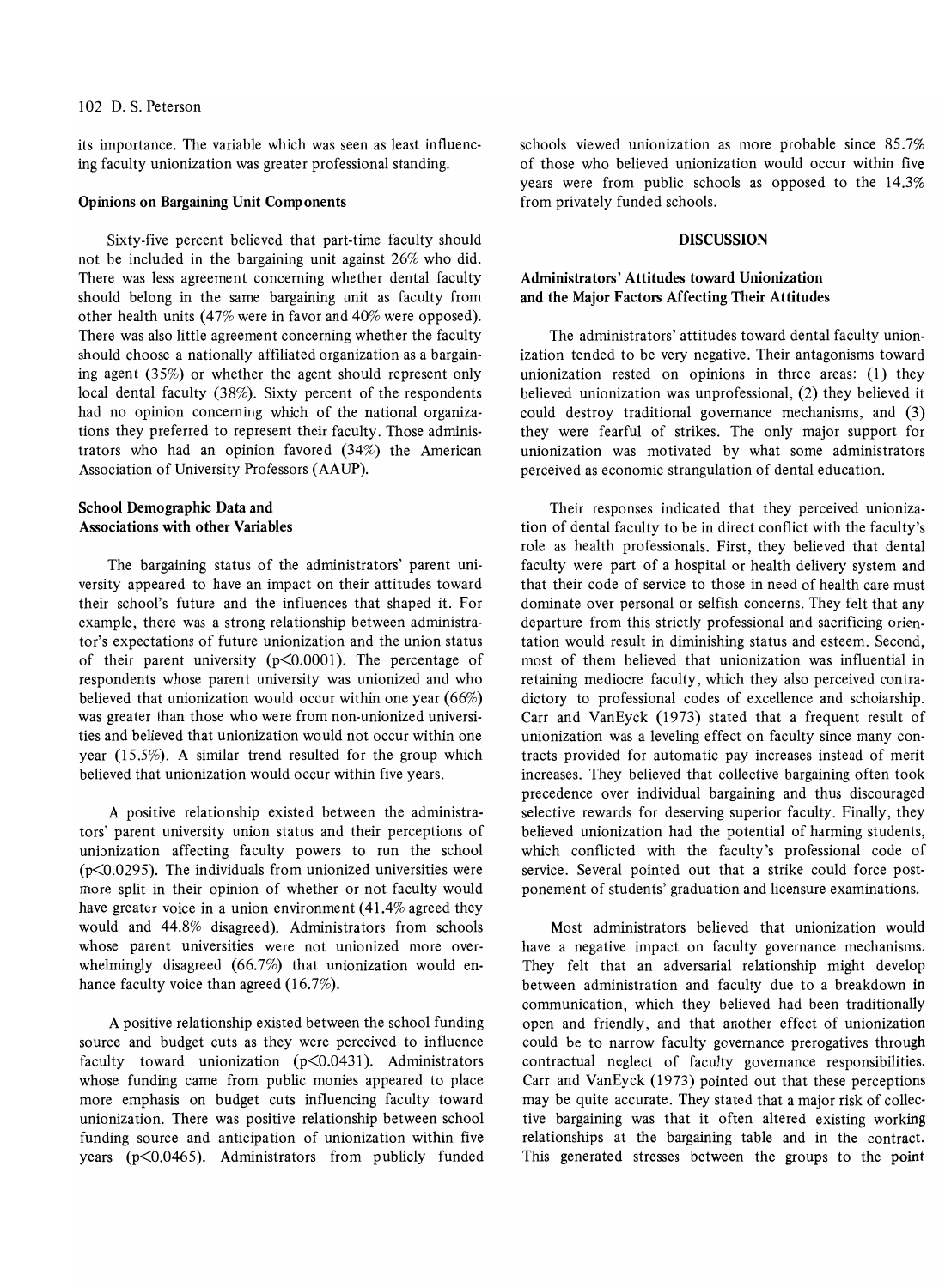that essential patterns of trust and cooperation were destroyed. They also stated that most collective bargaining contracts in higher education did not create faculty governance mechanisms where none had existed previously and most others were silent on the issue. The administrators who believed that unionization would increase faculty voice in school governance believed that power in numbers and formalization of power-links would force the administration to grant greater governance powers to the faculty.

Whatever their opinions on the effect of unionization on governance strength, they felt faculty power should be directed toward working condition areas instead of management areas. Some observers of unionization have agreed that the faculty's most effective and legitimate role was in the area of working conditions rather than governance. Lieberman (1971) felt that it was not in the faculty's best interest to attempt to govern an institution since they were not equipped to do so, and the effort would detract from their primary goal, which was economic gain.

There was almost complete agreement, which was supported by other studies, that unionization would not increase the students' governance voice. Coe (1973) felt if students attempted to participate in bargaining situations, the faculty would attempt to prevent them from doing so. Furthermore, such a development had the potential of eliminating the student participation in decision-making that once was accepted as part of a student-faculty senate procedure. As a result, Finkin (1971) believed that student participation, even in areas where students traditionally had been permitted to bargain, would be questioned by the bargaining agent. The administrators believed that faculty and students had interests which were often unrelated and antithetical to each other. Several mentioned that wage and hour demands of faculty could raise tuition and that unionization could force the school to retain mediocre faculty. Others mentioned that collective bargaining agreements rarely considered students' interests, which they also believed was true of labor contracts in general, in that contracts represented the interests of the two major parties and not the consumer.

The administrators' responses revealed that another major reason for their opposition to unionization was a fear of strikes. Most of the administrators believed that strikes were in direct conflict with the service code of the health professional and that strikes unfairly deprived students of their right to an education. However, the reason most often given for resisting strikes was the administrators' fear that a strike would so damage the professional and health care image of the school that fmancial support for the school could decrease. Most who responded in this manner believed that legislatures, alumni, and the public would be so enraged over a strike by dental educators that money from these sources would be reduced

or eliminated entirely. It was interesting that several administrators stated that the ultimate result of a strike at their schools would be school closure.

It was possible that the administrators were overreacting to the potential effect of a strike on their schools, since there was scant support from the literature that permanently closing a school was a likely result of a strike. Carr and VanEyck (1973) pointed out that strikes in centers of higher education were very rare; and, when they did occur, long bargaining impasses were not common. They also stated that most university faculty strikes, as opposed to elementary and secondary school strikes, where parents were anxious to get their children back in school, did not enjoy great public attention or support. They added that many faculty strikes were also either prevented or abrupted by the conservativeness of many faculty members (many administrators did mention that little faculty support would be forthcoming because of the general conservativeness of dental faculty).

In spite of the administrators' general fear of strikes, they did not seem to believe that strikes would be effective in influencing change in their schools due to lack of faculty and public support. However, one administrator mentioned one strike aspect that could impact importantly on the philosophy of most administrators. He said that, "A strike would alert the central administration that something was wrong with the dental administration." Sands (1971) supported this view and found that next to student riots a faculty strike was the most visible sign that something was wrong at the institution, that administrators were anxious to avoid such signs, and that strikes or threats of strikes could be effective pressures on administrators.

The administrators' opposition to strikes was especially demonstrated by their strong opposition to its justifiability. Seventy-four percent felt that strikes could not be justified, giving reasons that strikes were unprofessional, unfair to students, and destroyed the continuous health care concept of dental schools. The dilemma over the justification or morality of strikes in higher education has received considerable attention in the literature, much of it suggesting that strikes had important negative implications for professionalism. For example, Kadish (1968) stated that faculty strikes gave the troubling impression that economic interests were more important than service interests to faculty and that professional autonomy was lost because strikes shifted professorial emphasis from their moral commitment to teaching to a competitive struggle in the institutional context. Boyd (1968) maintained that strikes taught students unprofessional styles by suggesting that coercion was an effective means of influencing relationships.

The relatively few administrators who felt that strikes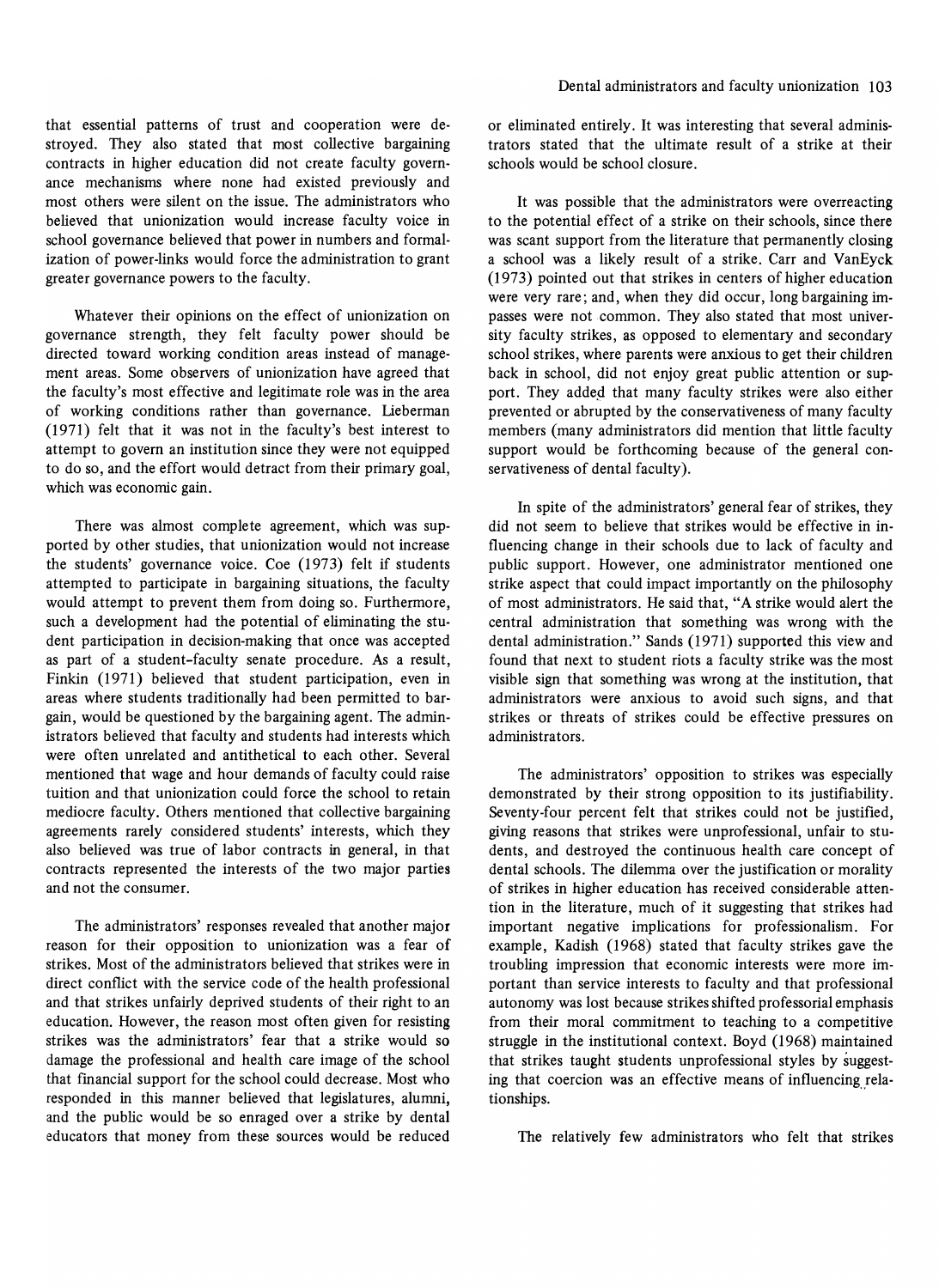could be justified were generally more philosophical in their approach, indicating that strikes were a privilege of a free society or that strikes would be a justifiable method of calling attention to the lack of financial support given dental education.

Administrators with Ph.D. degrees were more favorable toward the concept of strikes than those with dental degrees. This trend was supported by Fox and Blackburn (1975), who showed that medical school faculty with Ph.D. degrees were more favorable toward unionization than those possessing medical degrees. Although dental administrators with Ph.D. degrees were more favorable toward strikes, it was also possible that the political orientation of the administrators rather than degree type was the more determining factor. Numerous studies have shown that political liberalism influenced faculty attitudes toward unionization. The results of this study also demonstrated a significant relationship between politically liberal administrators and positive feelings toward the justification of strikes, while at the same time there was a positive relationship between political liberalism and holding a Ph.D. degree. Non-Ph.D. degree holding administrators were found to be more conservative and were also less favorable toward strikes.

A positive association also existed between support for strikes and the belief that strikes were effective. It appeared that many administrators believed that dental education was receiving too Iowa financing priority and that a strike would be an effective means of attracting attention to this. In fact, the only support for unionization, apart from a general feeling among some administrators that it was a basic right in a free society, came from an apparently genuine concern over the lack of adequate salaries for dental school faculties and the optimism that unionization had the potential to increase those salaries. Their faith that unionization might improve the situation had some support from other studies. Carr and VanEyck (1973) pointed out that the external influences of government agencies, through their general retrenchment in higher education funding, had been one of the major forces influencing unionization. They also stated that legislatures, which were in large part responsible for the retrenchment, would be more responsive to collective bargaining by faculty than to lobbying by the university administration. Since the history of unionization in dental education was only several years old and had thus far affected so few dental schools, it was too premature to determine if these few devotees of unionization were correct in their assessment. However, Carr and VanEyck (1973) did maintain that bargaining contracts on most campuses had not won more economic gains than would have been made through traditional mechanisms.

#### Anticipation of Future Unionization

Ninety-one percent of the administrators believed that

unionization would not occur within one year. However, only 65% believed that it would not occur within five years, which could indicate some uncertainty about the possibilities of unionization in the more distant future. The reasons most often given that unionization would not occur were that the faculty would perceive it as unprofessional, that governance mechanisms were already satisfactory for faculty, and that dental faculties were too conservative for unionization. Those who believed that it would occur believed salary was the essential cause.

It was very interesting that there was a positive association between administrators who believed unionization would occur within one year and those who felt that strikes could be justified, while no such association existed for those who believed unionization would occur within five years. It was possible that administrators at some schools viewed their economic situation as so poor that unionization was inevitable within one year and that a strike of their faculty was a justifiable result of the many economic pressures on them. It was also possible that administrators who believed that unionization would occur within five years still viewed circumstances as not so poor as to merit the justification of a strike  $-$ at least not yet.

The administrators believed that dental faculty who were less than 35 years of age, who had below average research/ publishing and teaching skills, who were politically liberal, and who were not tenured were most likely to favor unionization. Their perceptions of these characteristics of pro-union faculty were supported by other studies.

For example, studies by Atwood and Crain (1973) showed significant associations between youth and political liberalness of the faculty and pro-union attitudes. It is conceivable, however, that the general middle-of-the-road political opinion and middle-aged status of the administrators could have caused some of them to perceive unionization as a radical departure from tradition and identify it with the political left and youth. It is also possible that the administrators associated youth with lack of tenure, which they also believed was characteristic of faculty pro-unionization. Budig and Decker (1973) pointed out that faculty without tenure tended to be pro-union because they believed that their rights and privileges were decided by tenured faculty, which the non-tenured faculty believed limited their academic and professional freedoms until they were also tenured.

The administrators identified two negative faculty characteristics as identifying pro-unionism-poor research/publishing records and less than average teaching ability. Kremerer and Baldridge (1975) and Ladd and Lipset (1973) found these characteristics among general university faculty were predisposing factors in pro-union attitudes. However, when Fox and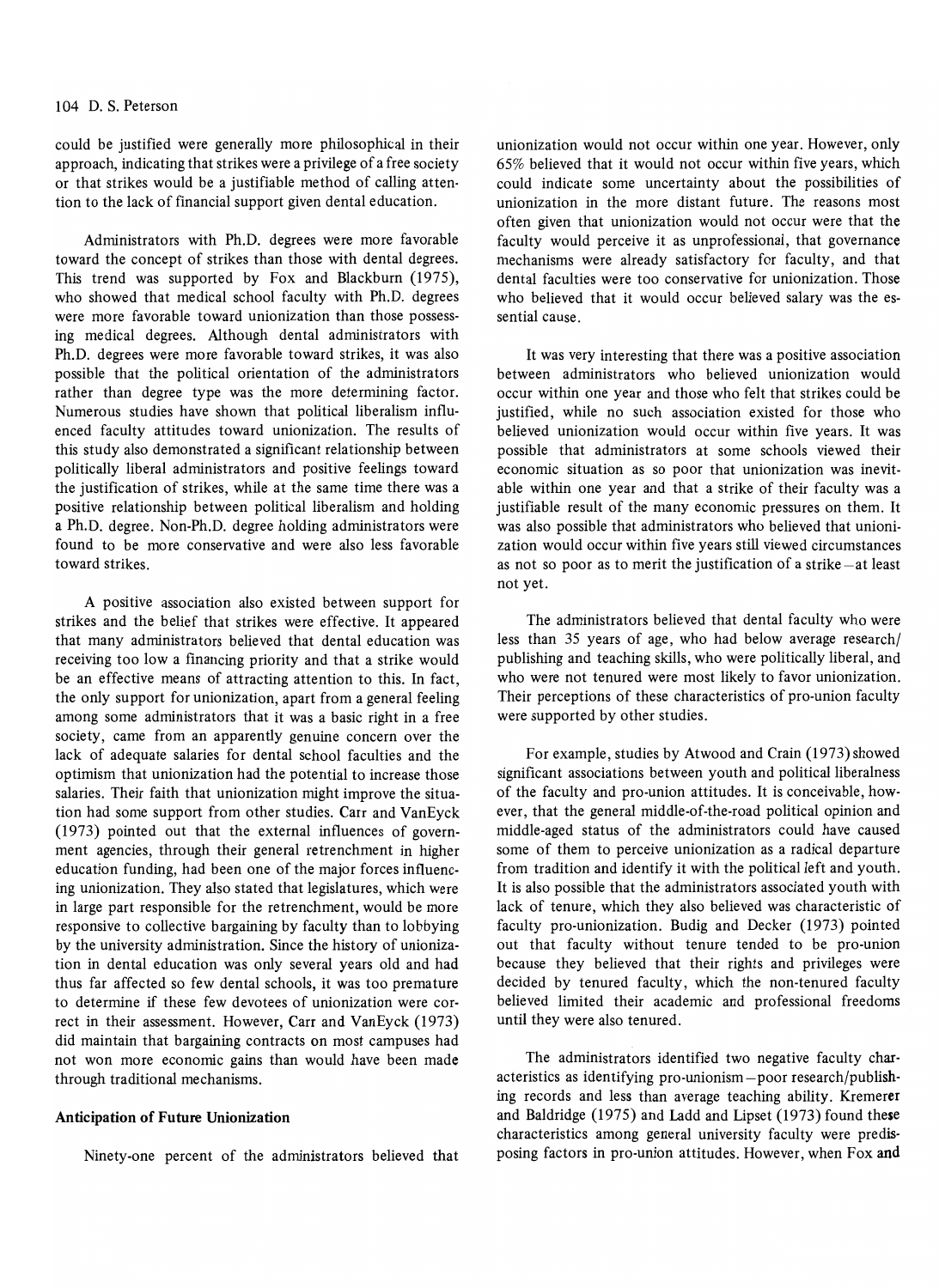Blackburn (1975) studied medical school faculty they found that the individuals with the most superior research/publishing records and academic attainment were supporters of unionization. The paradox can be explained hypothetically in both medical and dental education by the generally superior research/publishing records of basic and behavioral science faculty over clinical faculty, due to greater pressure to publish in those areas. At this same time, basic and behavioral science faculty generally received lower salaries than clinical faculty.

The results of the study did not show that the administrators found faculty members' teaching areas, degree types, or department sizes to characterize pro-union individuals. However, those administrators who did feel those areas described pro-union faculty believed that pro-union faculty were more represented by basic and behavioral scientists, those faculty holding Ph.D. degrees, and those faculty who were members of large departments.

## Perceived Importance of Factors Influencing Faculty to Prefer Unionization

The respondents believed the most important influences promoting faculty unionization were economic benefits and wages and budget cuts. Fox and Blackburn (1975) found that the greatest area of dissatisfaction among medical faculty was level of salary. Kemerer and Baldridge (1975) found that external pressures, especially from legislatures, that threatened budget cuts were a significant factor in influencing general university unionization. The reasons most frequently given for support for unionization and strike justification, along with reasons for certainties of future unionization, were also inadequate faculty salaries and budget cuts. It should also be mentioned that low salary levels could partly explain the administrators' opinions regarding non-tenured faculty and those faculty less than 35 years of age, because both groups were perceived to be more pro-union, since they could represent the lowest paid groups. It was also possible that the administrators recognized a relationship between low salary and poor research/publishing records and poor teaching, both of which were perceived as characteristic of pro-union faculty.

The administrators perceived governance issues as being somewhat important in influencing unionization, although not as important as economic issues. Fox and Blackburn (1975) found that the most important professional area of medical faculty dissatisfaction was governance. Ladd and Lipset (1973) also found that faculty at superior schools showed greater desire for governance reform because the ideals of professionalism and professional control over work environment were more important to the more elite type of faculty who predOminated at superior schools. Certainly, professional schools could be categorized as superior institutions. It possibly followed that professional school faculty had strong

desires for more power in governance areas since they presumably had strong professional identities and that the administrators recognized this drive as a reality. There was a potential for conflict, however, in the area of dental faculty governance. The administrators believed that although governance issues were important to faculty, it was also thought that existing governance mechanisms were quite adequate and that increased intrusion into traditional management areas by faculty should not be tolerated.

The area that administrators believed influenced faculty the least toward unionization was greater professional standing, which was consistent with other fmdings in the study. Ladd and Lipset (1973) found also that administrators on general university campuses believed desire for greater professionalism was unimportant in influencing unionization.

#### Opinions on Bargaining Unit Components

The choice of which units would compose a bargaining unit could have important ramifications in the event of competitive power struggles which unionization could bring to contract negotiations. The questions of whether parttime faculty should be included in the bargaining unit with campus units is important for dental faculty unionization. The National Labor Relations Board has ruled that part-time faculty should not generally be included in the same unit with full time faculty and that professional school faculty had the prerogative of choosing bargaining units separate from other units.

The question of part-time faculty in dental schools had unique considerations apart from general university faculties, since part-time dental faculty are usually private practitioners, and there was ample precedent that practicing dentists and dental educators sometimes had tensions and anxieties between them (Bradley, 1977). The administrators believed that part-time faculty should not be included in the dental school bargaining unit. They may have reacted to fears of domination over the school by the local dental societies, whose power structures were usually controlled by practicing dentists.

A slight majority of the administrators believed that dental faculty should belong in the same bargaining unit as other health units, which possibly indicated that they perceived the interests of dental education being shared by other health areas. There was little agreement concerning whether the dental faculty should be represented by a nationally afflliated organization or whether the agent should represent local dental faculty only. Those administrators who had an opinion favored the AAUP, which coincided with the Ladd and Upset (1973) and Phelan (1975) studies which showed that most faculties believed their interests were best represented by the AAUP.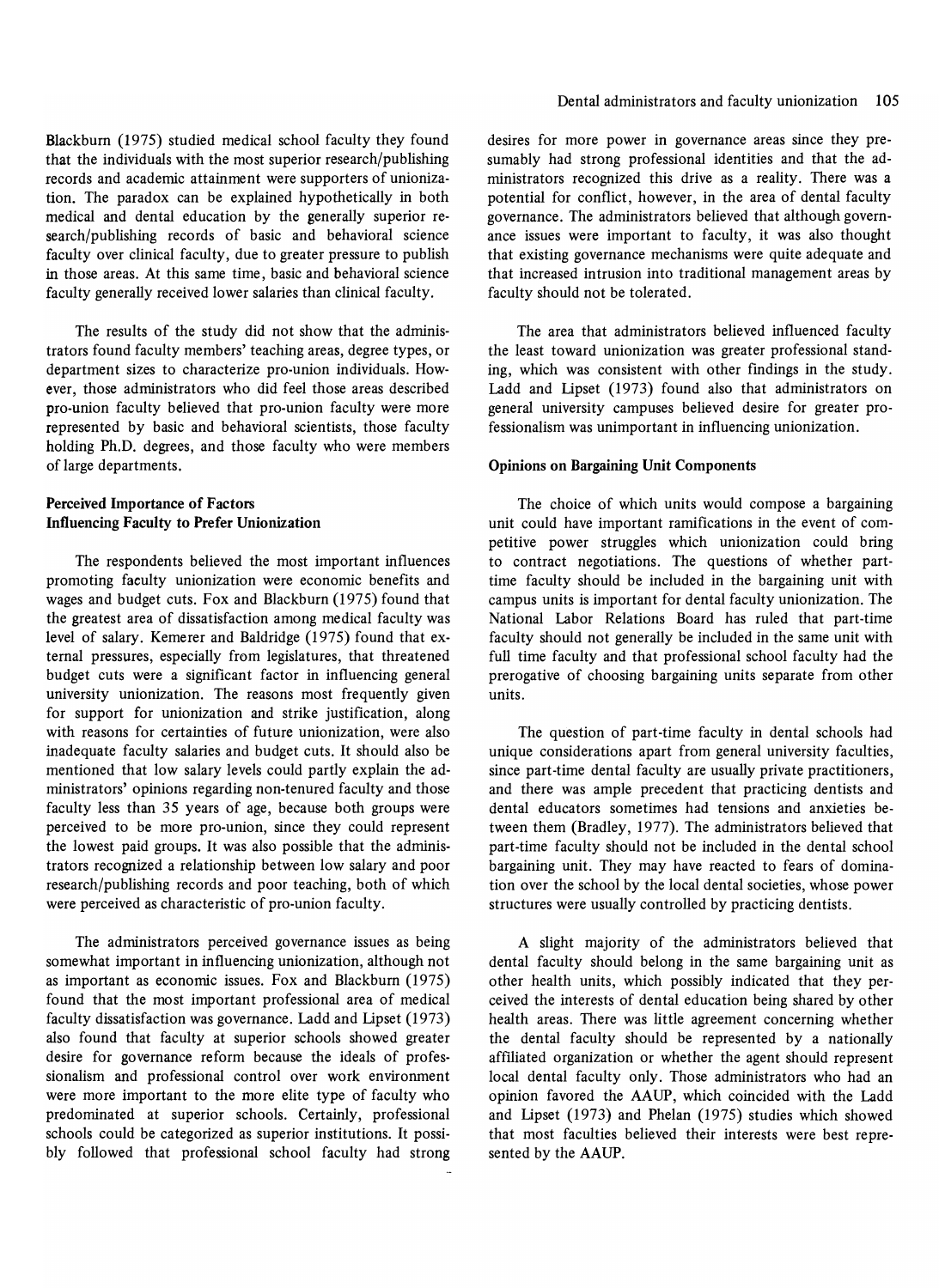## School Demographic Data and Associations with Other Variables

Two institutional demographic variables proved to be associated with the administrators' attitudes regarding unionization. There was a positive association between administrators whose parent university was unionized and their positive expectancies for future unionization within both one and five years. Other studies tended to support the view that unionization could spread more easily once it was established in an area. For example, Carr and Van Eyck (1973) and Kemerer and Baldridge (1975) believed that close proximity to an organized campus unit made the conditions for unionization more favorable. It was also interesting that administrators whose parent universities were unionized and those whose parent campuses were not unionized disagreed on the effect of unionization on faculty governance voice. Those whose parent campus was unionized felt overwhelmingly that unionization would increase faculty governance voice while those from non-unionized areas believed strongly that unionization would not improve faculty voice. It was possible that dental administrators with no close unionization models viewed it as more innocuous since they had not experienced its impact at close range.

There was also an association between the funding source of the university and the administrators' expectancies for unionization within five years. The administrators at publicly funded dental schools showed greater expectancies for unionization than those from private schools. Kemerer and Baldridge (1975) found that faculty from publicly supported schools showed greater support for unionization than at private schools. Their rationale was that the characteristic type of faculty member at public and private schools was often different, with faculty at private schools often being more parochial and more willing to accept traditional institutional patterns. The perceptions of the dental administrators were possibly more linked to economic concerns since there was also a significantly higher association between concern for budget cuts among administrators from public schools than private schools. It was mentioned that the results of this study repeatedly pointed to economic influence being more important than all others in prompting unionization. This factor was possibly the case here. However, several administrators did mention that they were from private denominational schools and that their faculty was too conservative to favor unionization. This statement was especially true with administrators from southern schools. Consequently, both faculty personality and economic issues could have influenced differing expectancies for unionization between public and private school administrators.

## **CONCLUSIONS**

1. Administrators will resist unionization of dental faculty.

2. Administrators who favor unionization do so for reasons of protection of funding for dental education rather than for positive feelings that unionization is inherently worthwhile.

3. Administrators share similar opinions regarding the type of faculty member who will be influenced toward unionization and what factors are influential for unionization.

4. Administrators' opinions are related to personal, economic, and institutional variables.

5. Administrators believe that most dental faculties will not support unionization. However, collective bargaining units may be implemented in a few dental schools in the future, particularly in those institutions in the most serious financial difficulty.

6. Administrators believe that unionization will not affect most dental schools in the forseeable future due to perceived conflict over professional roles and the conservative nature of many dental faculty.

#### **REFERENCES**

- Atwood, E., and S. Crain. 1973. Changes in faculty attitudes toward university role and governance. *Journal of Experimental Education,* 41: 1-10.
- Boyd, W. B. 1968. Collective bargaining in academe: causes and consequences. *Liberal Education,* 57 :315-320.
- Bradley, R. E. 1977. President Bradley's goal: better relations between dental educators and practitioners. *Bulletin of Dental Education,* 10:1-2.
- Budig, G. A., and C. R. Decker. 1973. Assistant professors, disillusioned by tenure, believe unionization offers better protection. *Phi Delta Kappan,* 55: 143-144.
- Carr, R. K., and D. K. VanEyck. 1973. *Collective bargaining comes to campus.* Washington, American Council on Education: 314p.
- Coe, A. C. 1973. The implications of collective bargaining for student personnel administrators. *National Association of Student Personnel Administrators' Journal,* 14 :9-19.
- Finkin, M. W. 1971. Collective bargaining and university government. *Bulletin of the American Association of University Professors,* 57:149-162.
- Fox, T. G., and R. T. Blackburn. 1975. Factors influencing